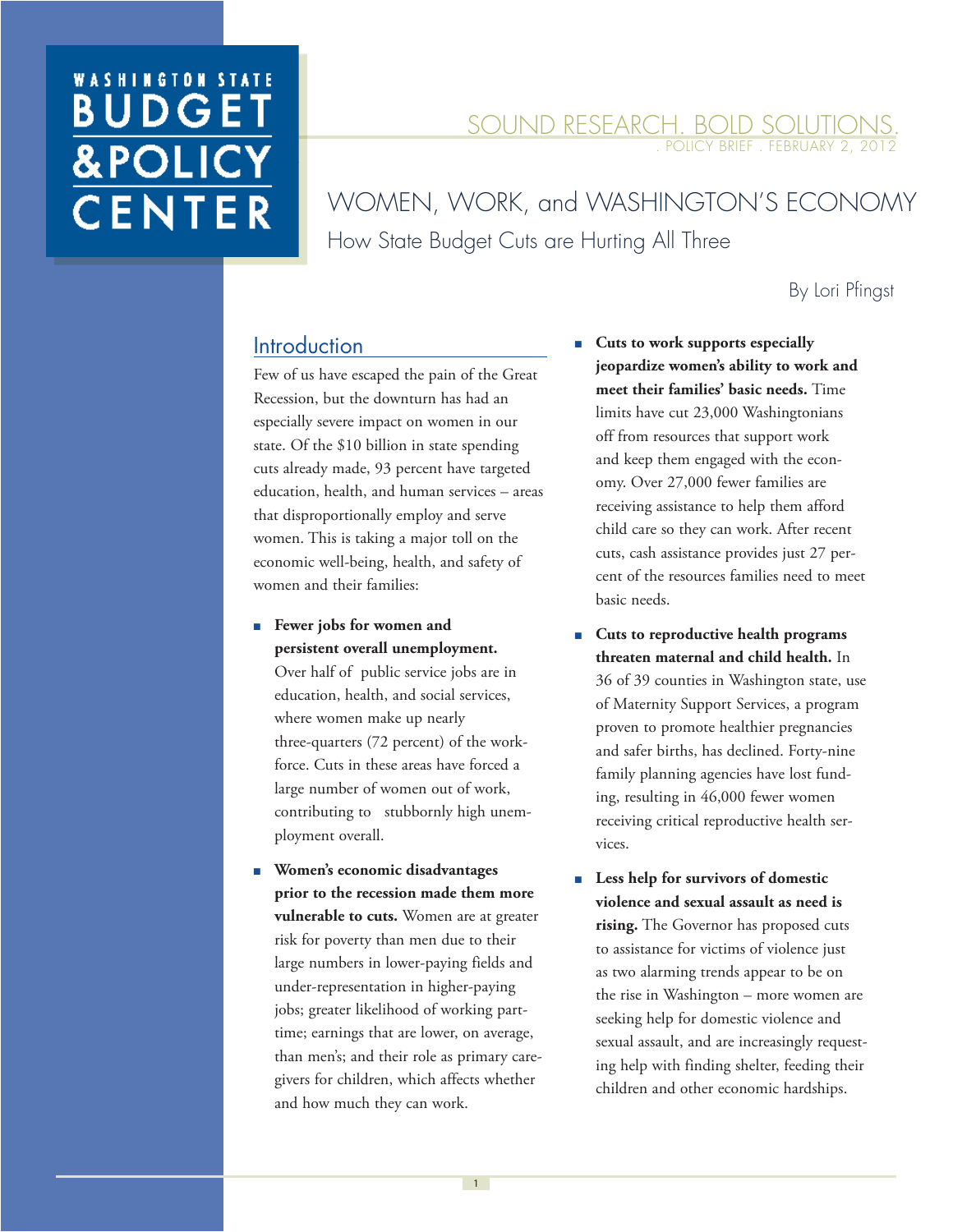We need a state economy and budget that works for all Washingtonians. Given the important contributions women make to family economic security, child wellbeing, and the education and health of our population, it is essential that policymakers consider their needs to ensure a fair and just recovery. As the state grapples with an additional \$1.5 billion shortfall this legislative session, it is critical that we raise revenue, asking for more from those who can best afford it, to prevent cuts that would further threaten not just the well-being of women, but all of us.

# Cuts to education, health, and human services especially harmful to women

Public investments are necessary to create jobs, build a strong economy, and ensure a high quality of life for Washingtonians. We all benefit when our state makes investments that promote economic security, open doors to education, and lay a foundation for healthy people and communities.

**BUDGET &POLICY CENTER**  But these investments have been steadily declining in the wake of the recession. An unprecedented drop in revenue resulted in an \$18 billion hole in the state budget. Instead of taking a balanced approach that included raising revenue alongside carefully thoughtout cuts, lawmakers so far have slashed \$10 billion, 93 percent of which occurred in education, health, and social services (**Figure 1**).

Service cuts hurt all of us, but they are especially painful for women. The high concentration of women employed in public service jobs, the importance of child care and other work supports for their economic security, and their reliance on services that promote healthy child birth and protect them from violence make recent budget cuts especially harmful to women.

#### Fewer jobs for women and persistent overall unemployment

Over the past 40 years, the growing number of women with jobs outside the home has contributed substantially to economic growth in the nation and Washington



#### Figure 1: Over 90 percent of Budget Cuts have Occurred in Health, Education, and Economic security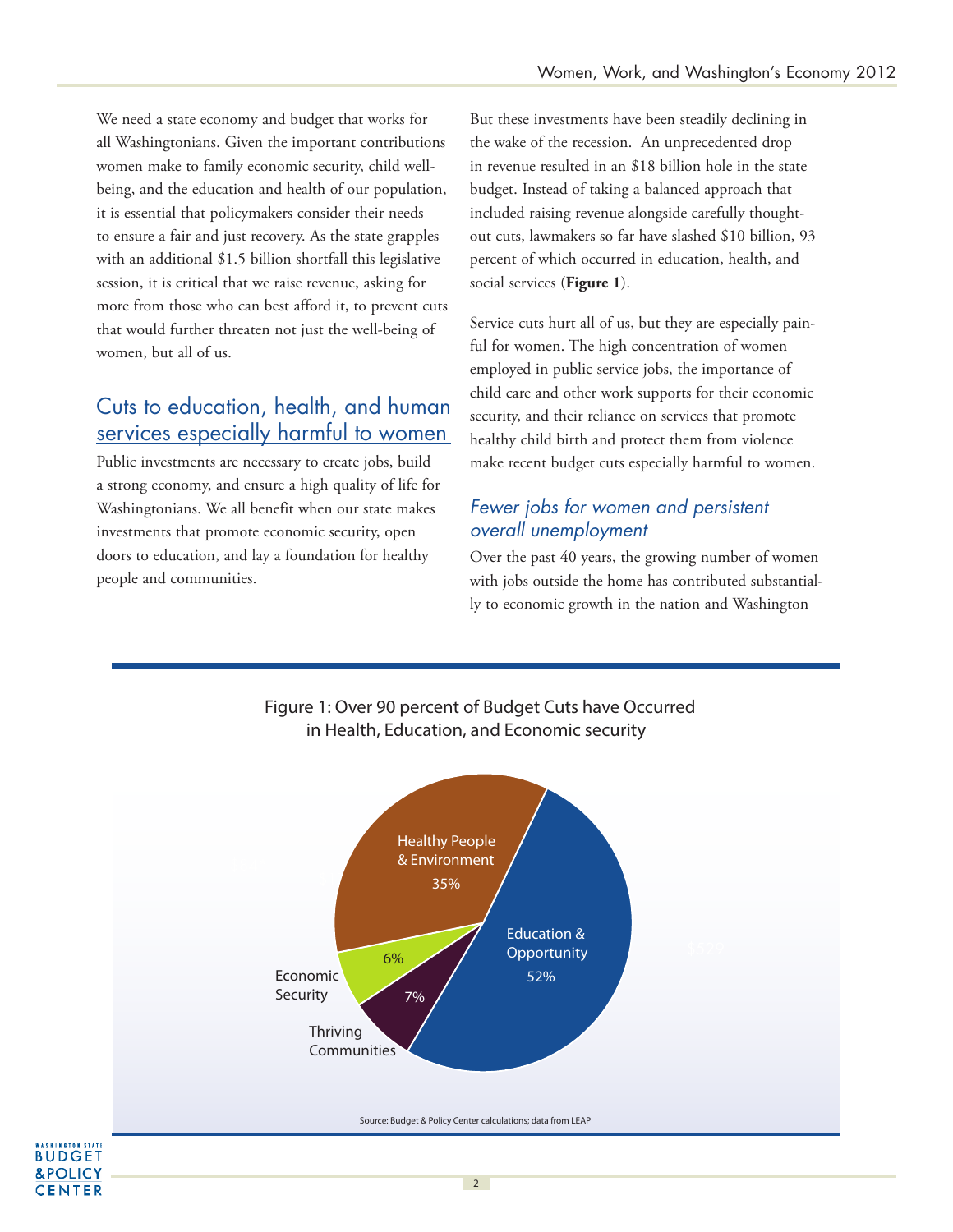state. Much of the rise in America's prosperity during the latter half of the 20th century came from the majority of adult women entering the labor force. For families, this has created more financial security and greater social and economic opportunities, such as owning a home and sending children to college. Today, women make up nearly half (48 percent) of the people working in Washington, and three of every four women age 20 to 54 work, just below the rate for men.<sup>1</sup>

In Washington, nearly one of every five women (19 percent) is employed in public service.<sup>2</sup> Women represent 74<sup>3</sup> percent of the teachers educating our children and preparing them for success as adults. They are health professionals who provide emergency medical care, give immunizations that protect us from disease, and keep our air and water safe. And they are social workers who help people find jobs and other resources to help families meet their basic needs during tough times.

In fact, 59 percent of all public service jobs in our state are held by women.<sup>4</sup> Moreover, 55 percent of government jobs are in education, health, and social services, where women make up nearly three-quarters (72 percent) of the workforce (**Figure 2**).

Reductions in state support for fields that primarily employ women are hurting our state's economic recovery. While job loss has been severe for both men and women during the recession, their experiences have been different because the downturn affected male- and female-dominated industries differently.

Among men in Washington, unemployment rose the greatest at the beginning of the recession, as male-dominated industries like construction and manufacturing became the first casualties of the downturn. As **Figure 3** illustrates, men's unemployment skyrocketed starting in 2008 and remained high until early 2010, when it started a gradual decline.



#### Figure 2: Women Make Up Three-Quarters of Public Sector Jobs in Education, Health, and Social Services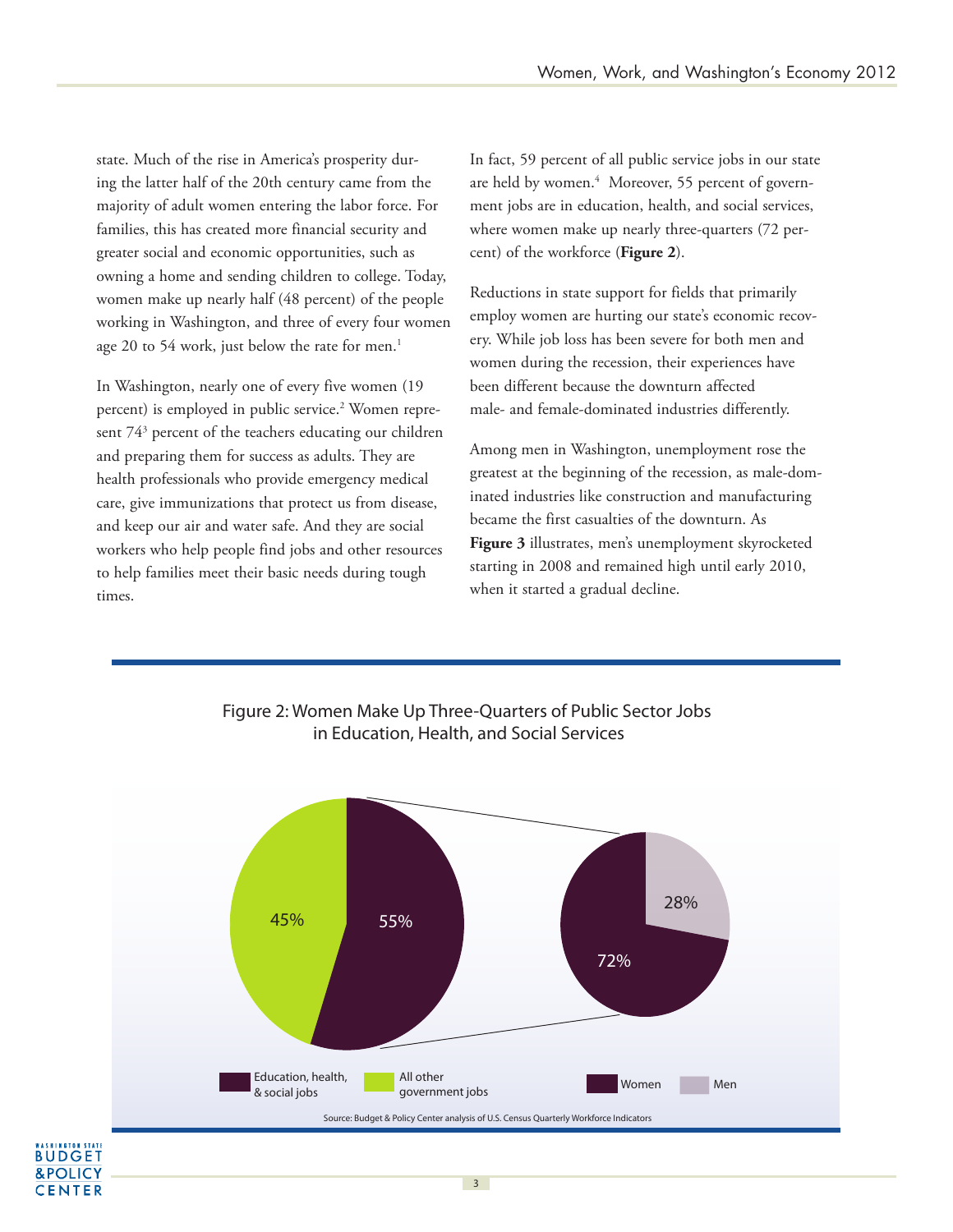

Figure 4: Shedding of Public Sector Jobs Contributing to Stubborn Unemployment Rate



#### **BUDGET** &POLICY **CENTER**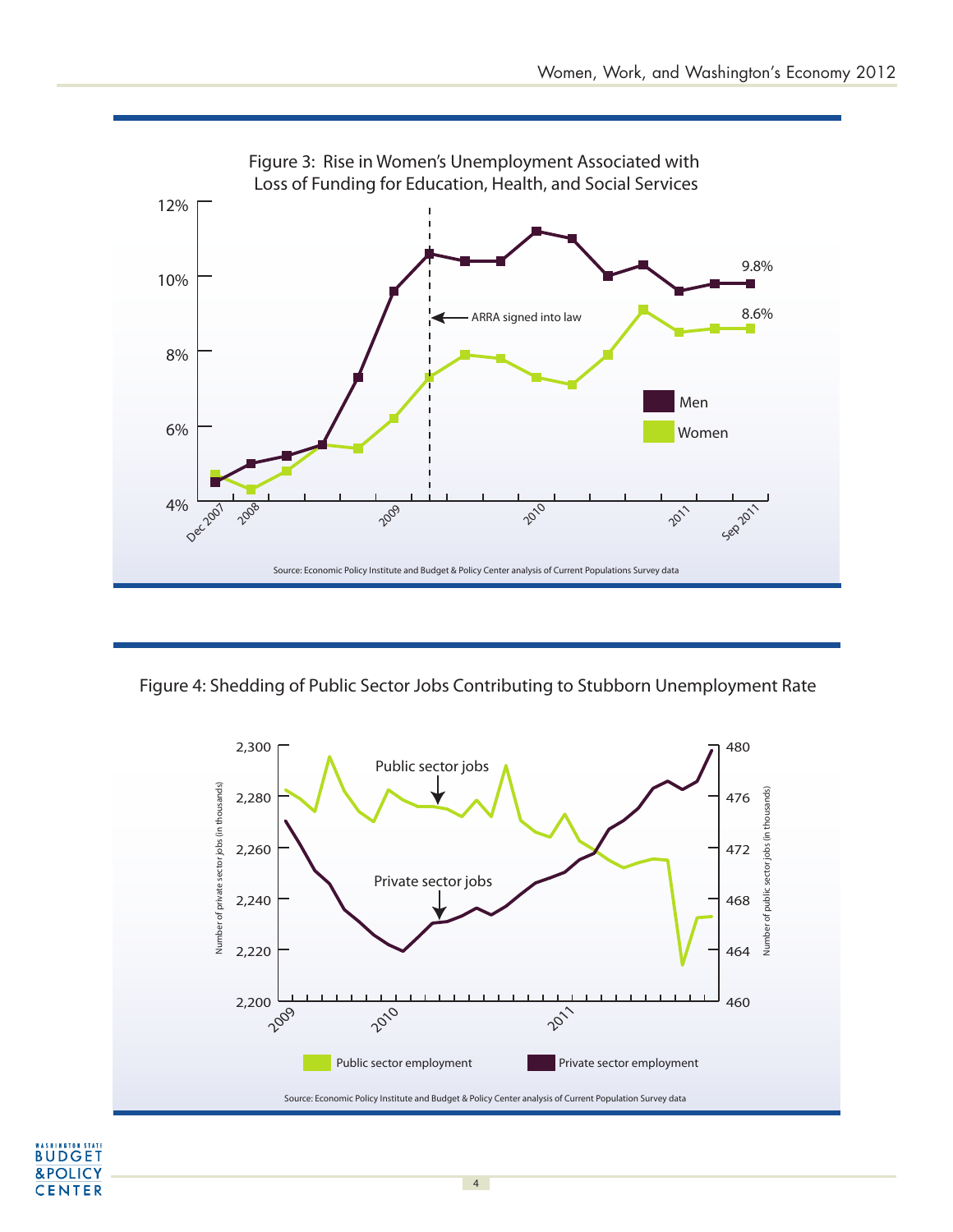A different pattern emerged among women. Unemployment increased significantly for women in the beginning, then declined, but shot up again at the end of 2010.

The difference is partially due to women's greater likelihood of being employed in state and local government, especially in education, health, and social services. The 2009 American Recovery and Reinvestment Act (ARRA) provided some funding for states to stabilize their budgets in the wake of the recession, initially stemming the tide of job loss in these fields and contributing to women's lower rates of unemployment compared to men. But as that money ran out, revenues continued to decline, cuts ensued, and women's unemployment escalated.

These job losses not only undermined women's recovery, but our overall economic progress. While the private sector has been steadily gaining jobs, the

shedding of public jobs has kept the overall unemployment rate stubbornly high (**Figure 4**).

#### Women's economic disadvantages prior to recession made them more vulnerable to cuts

Several factors put women at an economic disadvantage even before the recession began. Most notable is that they are less likely to earn as much as men (**Box 1)**, and they remain the primary caregivers of children, which affects whether and how much they are able to work.

Lower overall earnings, coupled with caregiving responsibilities, puts women – especially single women with children – at greater risk for poverty than men. The overall poverty rate in Washington for women and men is 14 percent and 11 percent, respectively, and for single women with children it is a staggering 37 percent (**Figure 5**).



#### Figure 5: Women are More Likely to Live in Poverty than Men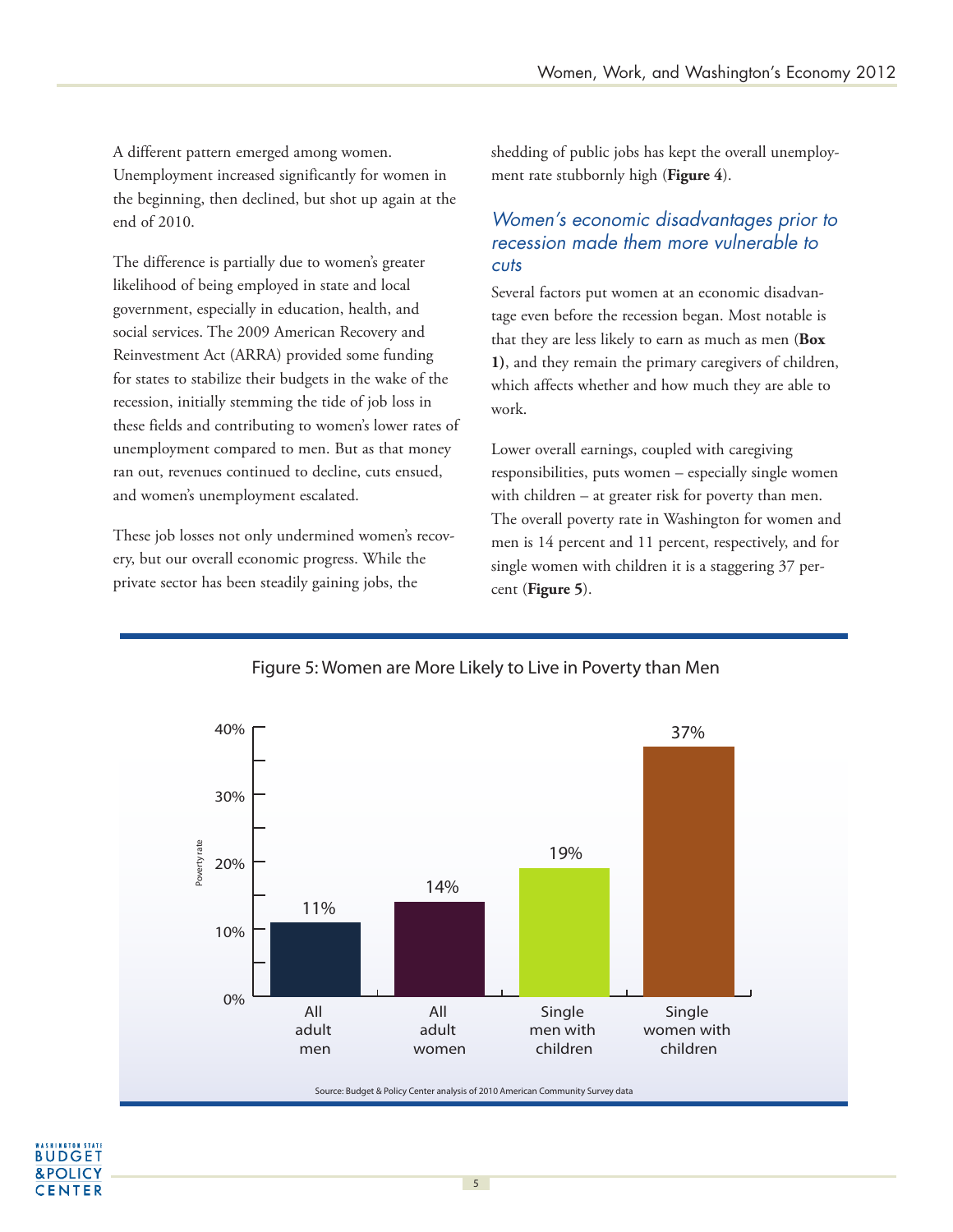## Box 1: Why Women Typically Earn Less the Men

Women contribute significantly to the overall economy, family economic security, and remain the primary caregivers for our children. State investments that promote women's economic security and support their well-being, therefore, benefit all of us.

But several factors put women at an economic disadvantage even before the recession began. Most notable is that women are less likely to earn as much as men due to structural inequalities:

- **Women are less likely to work as many hours outside the home as men, often so they can care for chil**dren. In Washington, just over half (52 percent) of women work full-time,<sup>5</sup> compared to 65 percent of men, resulting in lower earnings.<sup>6</sup> Women who choose to or must work often face barriers that may affect how many hours they are able to work, including costly child care, inflexible work schedules, and a lack of paid sick days.
- **Women are under-represented in higher-paying fields, and over-represented in lower-paying fields.**  Nearly three-quarters (72 percent) of women work in industries where earnings are below the state average (\$52,000), compared to just 51 percent of men (see **Figure**).<sup>7</sup>
- **The "wage gap" between men and women is significant.** Women who work full time still earn, on average, just 76 cents for every dollar men earn – \$41,055 annually compared to \$54,194 for men.<sup>8</sup> While the degree of this "wage gap" varies by field, there is no industry in Washington where women earn the same as men, even when accounting for educational background.<sup>9</sup>



6

**BUDGET &POLICY CENTER** 

#### A High Concentration of Women Work in Jobs that Pay Less than State Average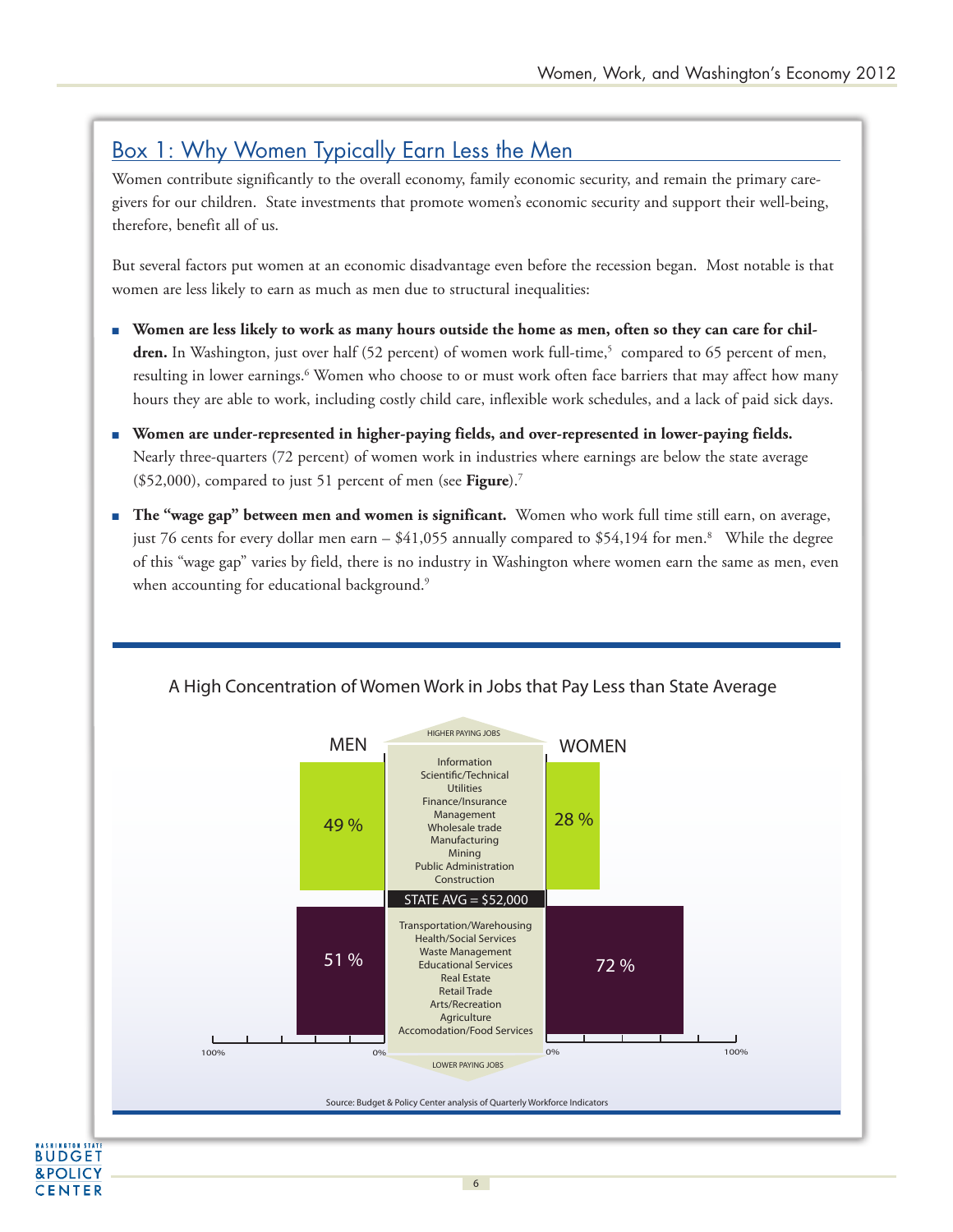#### State investments in work supports are critical for women's and children's recovery

Because women are often at an economic disadvantage, supporting their ability to work is especially critical. Investments in Temporary Assistance for Needy Families (TANF), WorkFirst, and Working Connections Child Care (WCCC) ensure low-income families can meet their basic needs and get affordable child care so parents can work. Women represent 78 percent of adults receiving TANF/WorkFirst, and children make up 70 percent of the entire caseload (**Figure 6).**

Significant cuts have been made to TANF, WorkFirst, and WCCC since the recession began, making it harder for women to contribute to their families' economic success and meet their children's basic needs:

- **Reduction in TANF/WorkFirst cash grant covers just 27 percent of a family's basic needs.** The value of cash assistance has declined substantially. In 1983, a family of three (a single parent and two children) received 63 percent of what they required to cover basic needs, as defined by Washington's own need standard.<sup>10</sup> Today, just 27 percent is covered, and that would decline to 26 percent (**Figure 7**) under proposed cuts.
- **Enforcement of 60-month time limit denies critical benefits to 23,000 families.** In February 2011 a time limit was enforced on families that had been receiving TANF for 60 months or more. Over 17,000 families immediately lost TANF, cutting them off from one of the only lifelines some had for meeting basic needs, like food, shelter, and clothing. In just one year, 33 percent more families have lost benefits (**Figure 8**). A proposed 48-month limit would immediately cut off an additional 2,000 families.



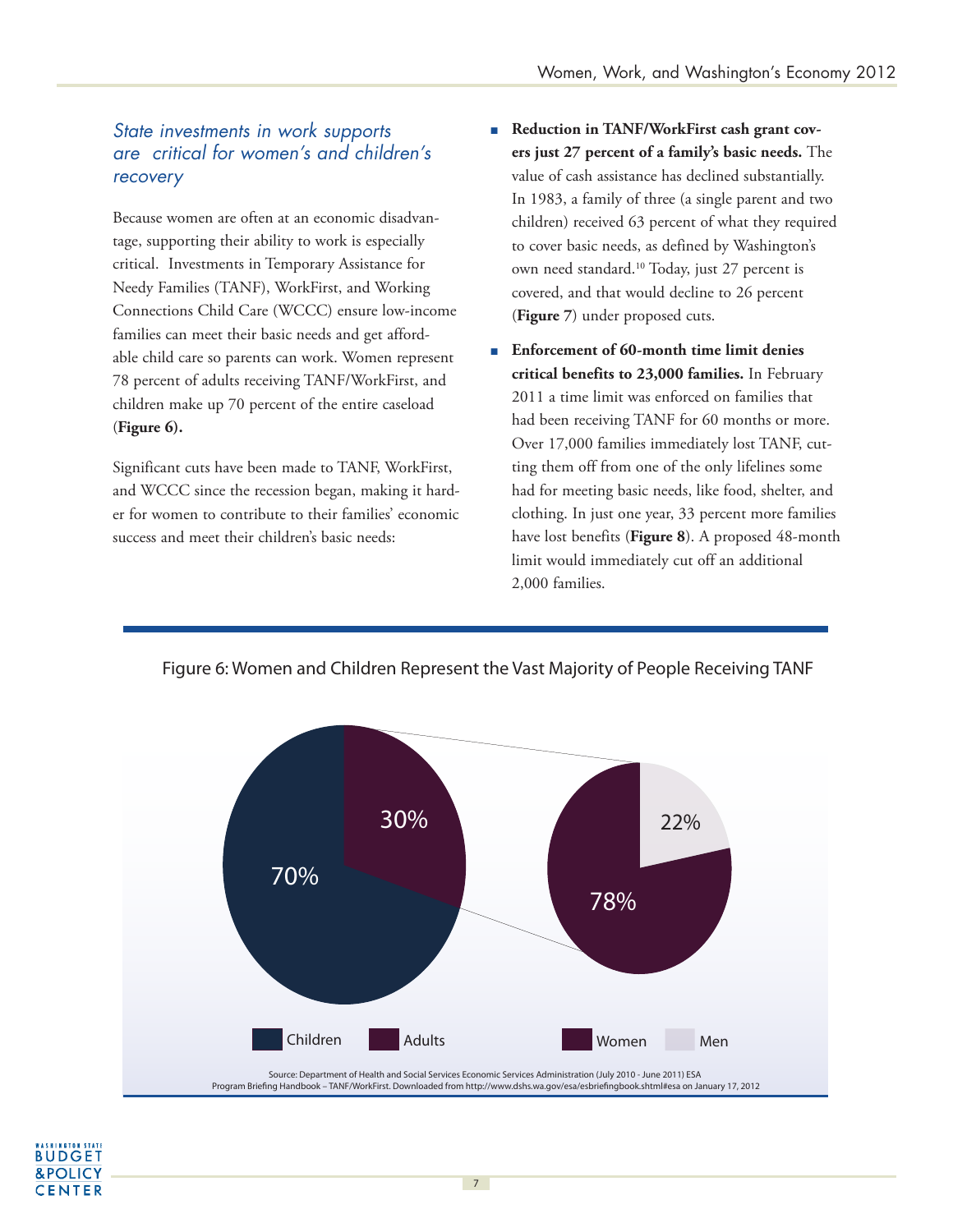

#### Figure 7: Recent Cut to TANF Cash Grant Covers Just 27 Percent of the Resources Needed to Meet a Family's Basic Needs

Figure 8: Over 23,000 people in WA have lost TANF/WorkFirst assistance so far; at least an additional 2,000 will lose benefits under proposed 48-month limit

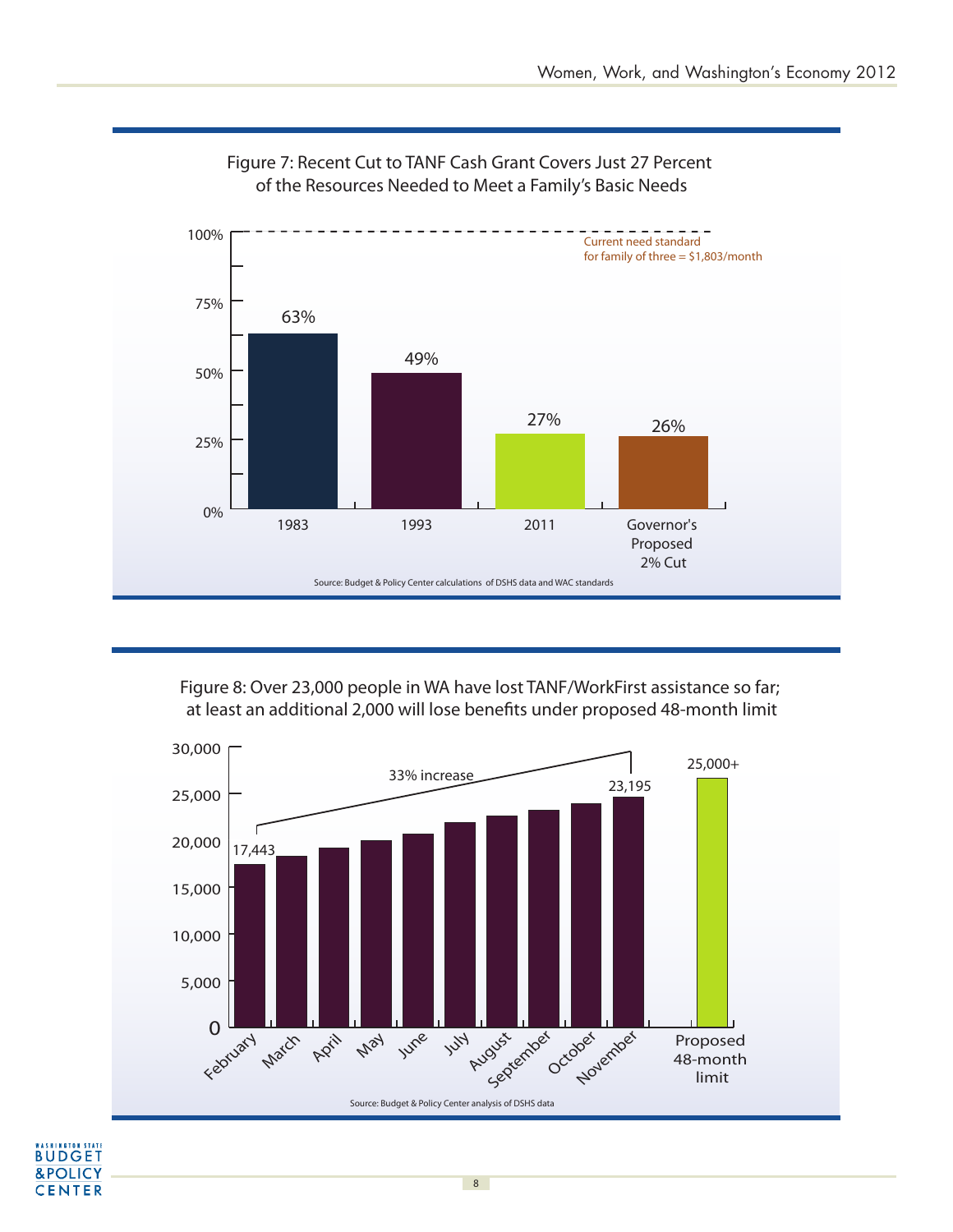■ Over 27,000 families lose child care support fol**lowing cuts to TANF and WCCC.** Since 2011, over 27,000 families have lost assistance that helped them afford child care so parents could work. The enforcement of a 60-month time limit for TANF benefits, coupled with a reduction in eligibility for WCCC to 175 percent from 200 percent of the federal poverty line,<sup>11</sup> has reduced the WCCC caseload by 38 percent in just one year (**Figure 9**).

#### Cuts to reproductive health programs threaten maternal and child health

Washington state provides a range of reproductive health services intended to promote healthy pregnancies for mothers and babies, while reducing the number of unintended pregnancies. For example, the Department of Health funds a network of local family planning providers throughout the state.<sup>12</sup> For every \$1 spent on family planning, \$4 is saved in lower rates of unintended pregnancy and improved maternal and child health outcomes.<sup>13</sup>

**BUDGET &POLICY CENTER** 

In addition, Maternity Support Services (MSS) provides low- income women with the medical care, education, and counseling they need to be healthy during and after pregnancy. Women who receive MSS are more likely to seek prenatal care, which reduces low birth weight among babies and improves the number of healthy births.<sup>14</sup> Since 2009, cuts to MSS and family planning grants have reduced the number of women receiving this vital care:

- In 36 of 39 counties use of Maternity Support **Services fell following cuts.** A \$23 million funding cut has meant fewer MSS providers, limiting the availability of services. The majority of counties have seen a decrease in use of MSS, with rural counties experiencing the sharpest drops (**Figure 10**).
- Over 46,000 fewer women being served by fam**ily planning agencies .** Over \$3.5 million has been cut for family planning, reducing the number of agencies funded from 119 to 70. As a result, these agencies served 46,000 fewer women in 2011 compared to 2009.15



Figure 9: Over 27,000 Families Have Lost Child Care Support Following Budget Cuts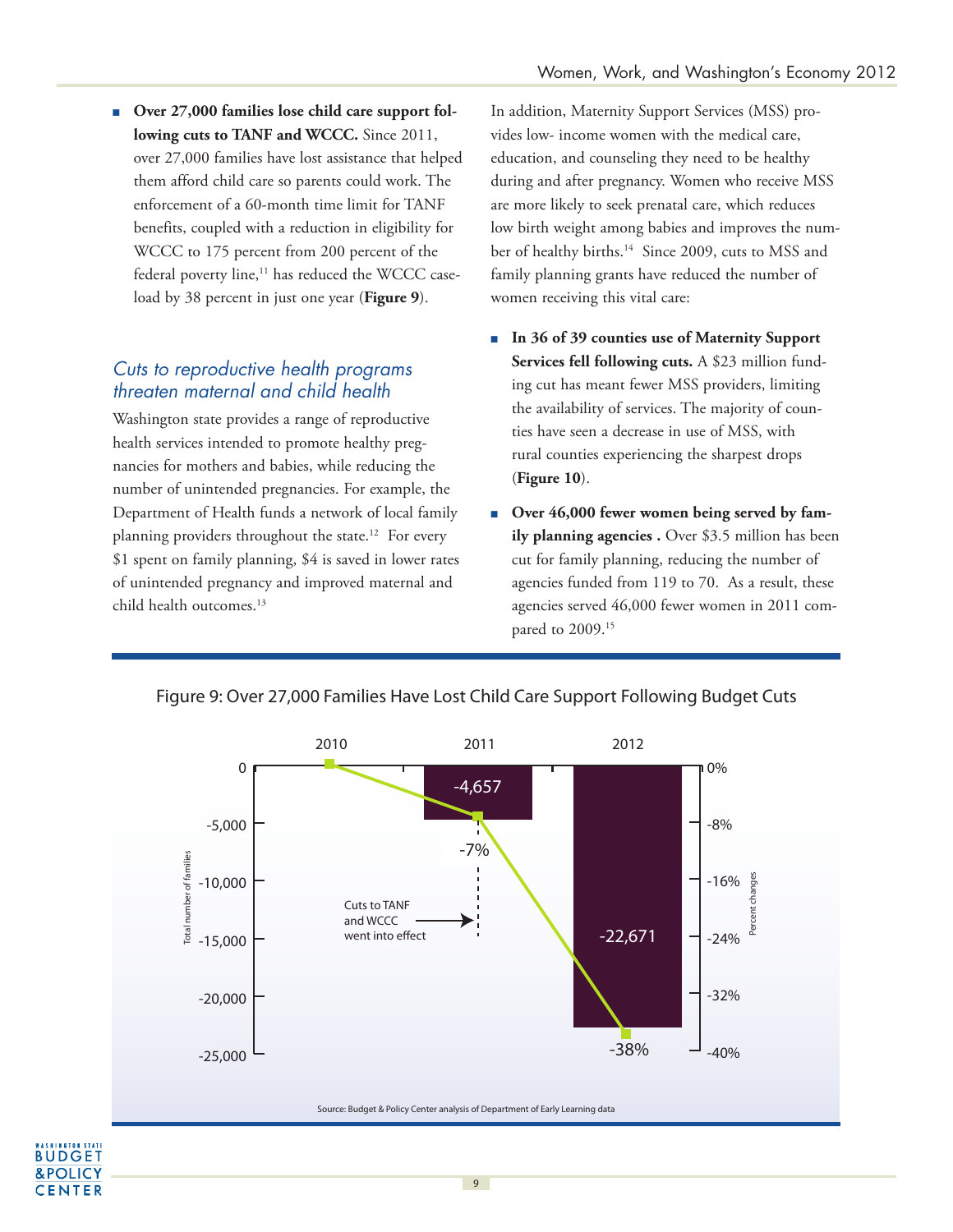

Figure 10: Use of MSS Services Decreased in 36 out of 39 Counties Following Budget Cuts

## Less help for survivors of domestic violence and sexual assault as need is rising

Living in a home where you feel safe and free of violence is essential to overall well-being. Violence, however, is an all-too-common experience for women and children in Washington state, and the recession appears to be escalating the need for domestic violence and sexual assault services.

Tracking domestic violence and sexual assault is notoriously difficult due to underreporting. However, there is a strong correlation between economic stress and violence against women and children.<sup>16</sup> Economic stress not only increases the likelihood of violence against women and children; victims are also more likely to experience greater economic stress when trying to escape violence.

Two alarming trends appear to be on the rise – more women are seeking help for domestic violence and sexual assault, and a growing number are requesting economic help at the same time.

Three of every four domestic violence shelters in the U.S. report an increase in women seeking services for abuse since September 2008, according to a survey by the Mary Kay Ash Foundation, a private foundation that supports organizations seeking to end violence against women.<sup>17</sup> Shelters are at maximum capacity even as the economic hardship caused by the recession is making it more difficult for other women to leave abusive households, according to reports from across the country compiled by the National Network to End Domestic Violence.<sup>18</sup>

Anecdotal evidence in Washington mirrors these trends, just as the state is proposing a 20 percent cut in grants to organizations supporting survivors of domestic violence and sexual assault. Organizations throughout Washington state are grappling with what services they will have to eliminate, and how it will affect our communities (**Box 2**).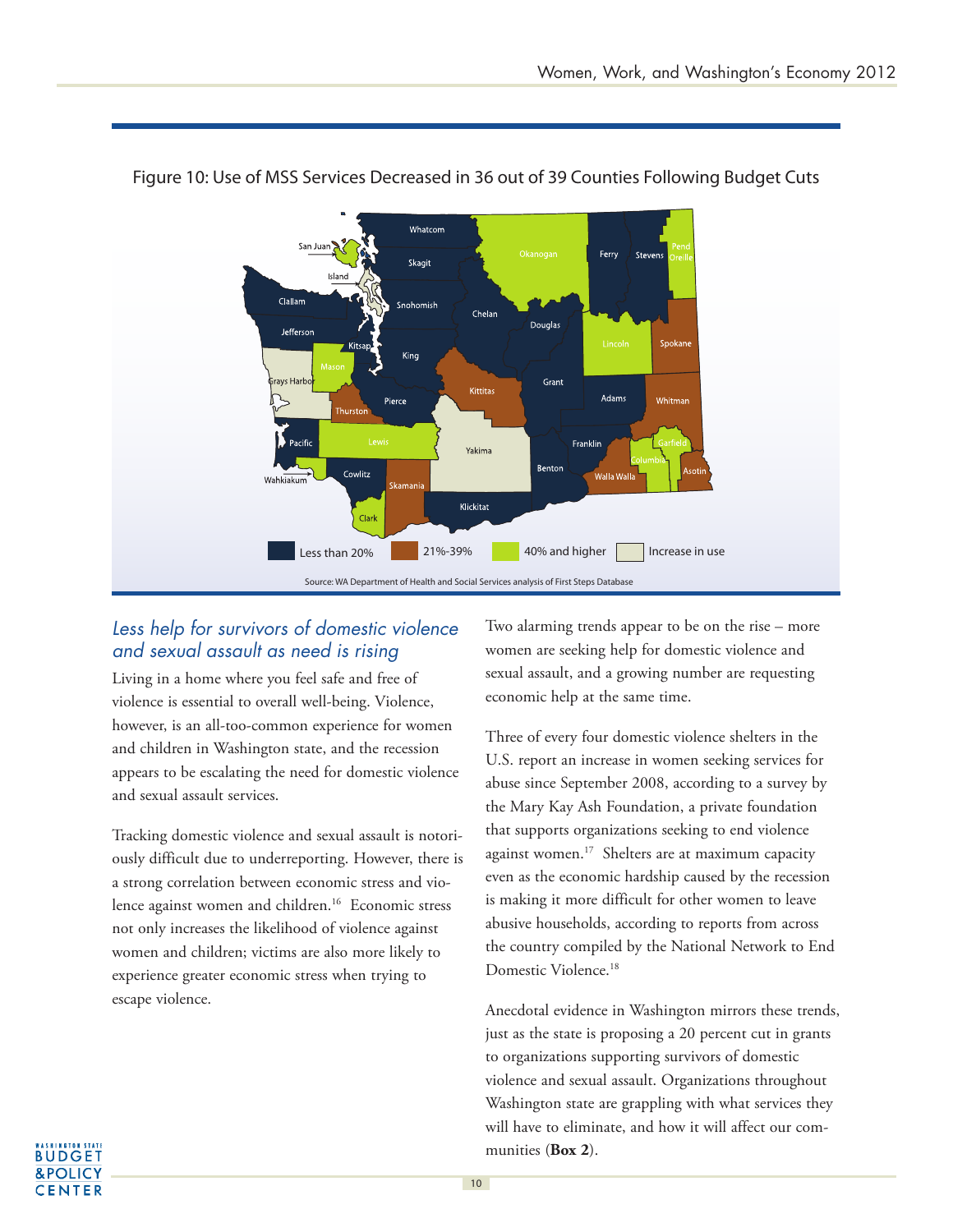## Box 2: Jessica's story

After her mom lost her job and their home in the recession, 9-year-old Jessica\*, her mother, and her two younger sisters moved in with a man from their church, who offered them his home as a chance to get back on their feet.

But something didn't seem quite right with Jessica after the move. Her behavior in the classroom raised her school counselor's concern about potential sexual abuse, and Jessica was referred to the King County Sexual Assault Resource Center (KCSARC). As a therapist was meeting with her, Jessica asked, "What happens to kids if they tell what's happening at home"?

At first Jessica was reluctant to tell the therapist what was happening for fear she would "get in trouble" and that her family would become homeless. But the center's skilled staff built a trust with Jessica, and she finally revealed that she was being sexually abused by the man whose home they were living in.

Thanks to organizations supporting survivors of sexual assault, Jessica and thousands of other women and children are receiving the resources they need to recover from violence. But such critical services are threatened by severe state budget cuts, just as demand is increasing.

Christine Wall, Director of Alternatives to Violence in the Palouse (ATVP) in Pullman, says that more women are coming to the shelter, and their needs have been compounded by the recession:

#### *"Many women are at the end of their rope when they arrive here. In many situations, they and/or their partner have lost a job or social benefits, and we are seeing more emotional and mental health issues than in the past."*

Similarly, the King County center has seen almost a 20 percent increase in the number of sexual assault cases involving children since the recession began, as well as a rise in economic stress among the families they serve. According to Mary Ellen Stone, the center's director,

#### *"Our intake counselors report that referrals forfood, shelter, and financial services are at an all-time high."*

Under Governor Gregoire's 2012 proposed budget, there would be a 20 percent cut to state grants for organizations providing direct services and shelter for survivors of violence. Both the King County and Pullman organizations say the cuts will severely compromise their work on prevention and their ability to provide a safe haven and other services women need to protect themselves and their children. Wall says,

*"We budget on a shoestring as it is. The women who come to us are desperate for a safe place to escape violence, and resources to help them get back on their feet. If our budget is cut, we will have to provide Band-Aid solutions that ignore the services women need to keep them and their children safe in the long-term. I am afraid of what will happen to our communities if we can't keep providing the full range of services we do now."*

\*Name has been changed to protect confidentiality.